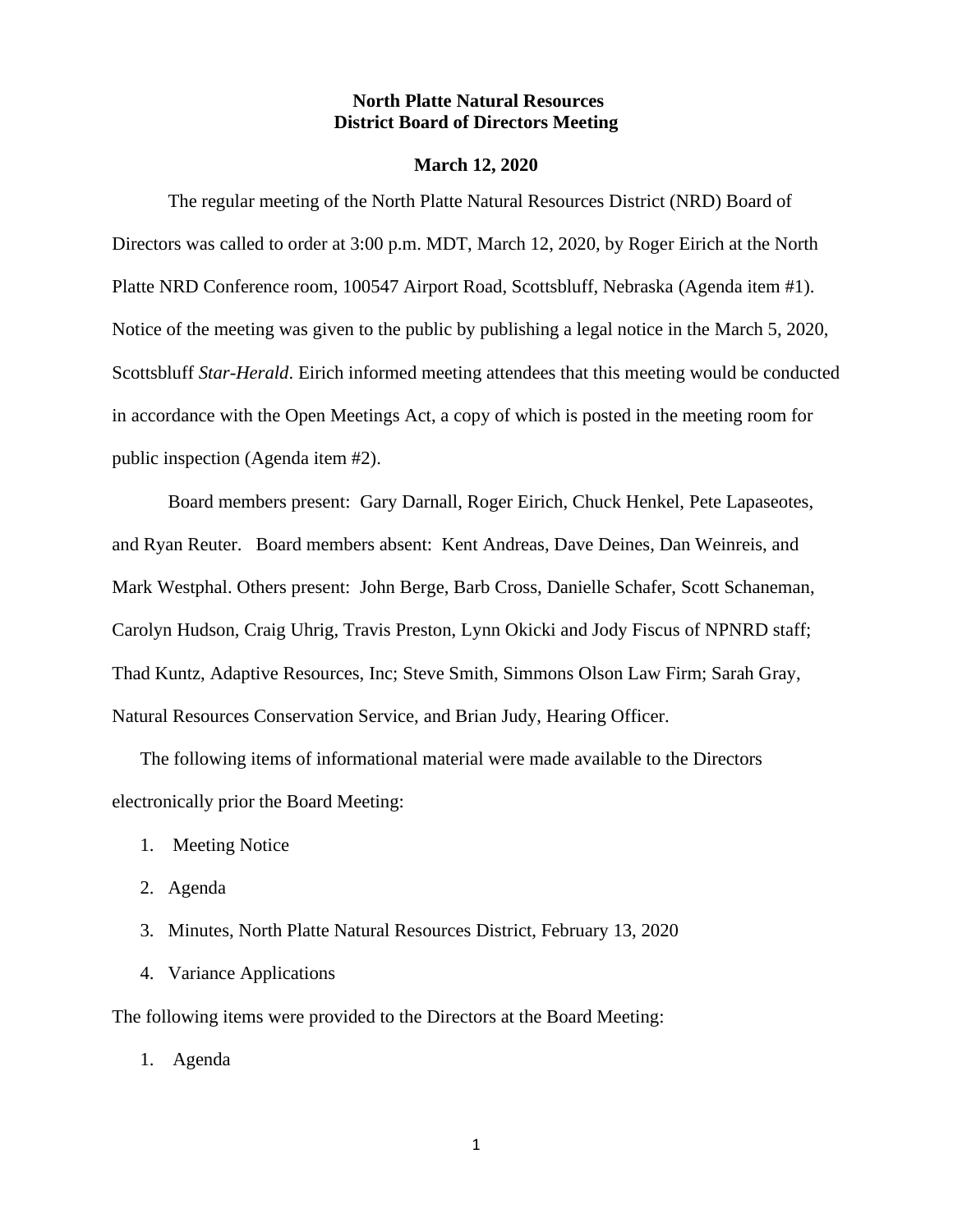- 2. Minutes, North Platte Natural Resources District, District Board of Director's Meeting, February 13, 2020.
- 3. Treasurer's Report
- 4. Manager's Report
- 5. Nitrate Sampling Presentation
- 6. Report from the Water Resources Committee
	- a. Flowmeter proposal from The University of Nebraska
	- b. Presentation from Thad Kuntz with Adaptive Resources Inc. on the Set Aside Study
	- c. Variance Requests for Public Hearing

# **3. Approval of Minutes of Previous Meeting**

The Board reviewed the minutes of the February 13, 2020, regular Board meeting.

*Moved by Darnall, seconded by Henkel, to approve the minutes of the February 13, 2020* 

## *regular Board meeting. Motion passed.*

Ayes: Darnall, Eirich, Henkel, Lapaseotes, Reuter

Nay: none

Abstain: none

Absent: Andreas, Deines, Weinreis, Westphal

## **4. Treasurer's Report and Accounts Payable**

Ryan Reuter reviewed the Treasurer's report with the Board. *Motion made by Henkel,* 

*seconded by Darnall, to accept the Treasurer's report and pay the bills as listed. Motion* 

*passed.*

Ayes: Darnall, Eirich, Henkel, Lapaseotes, Reuter

Nay: none

Abstain: none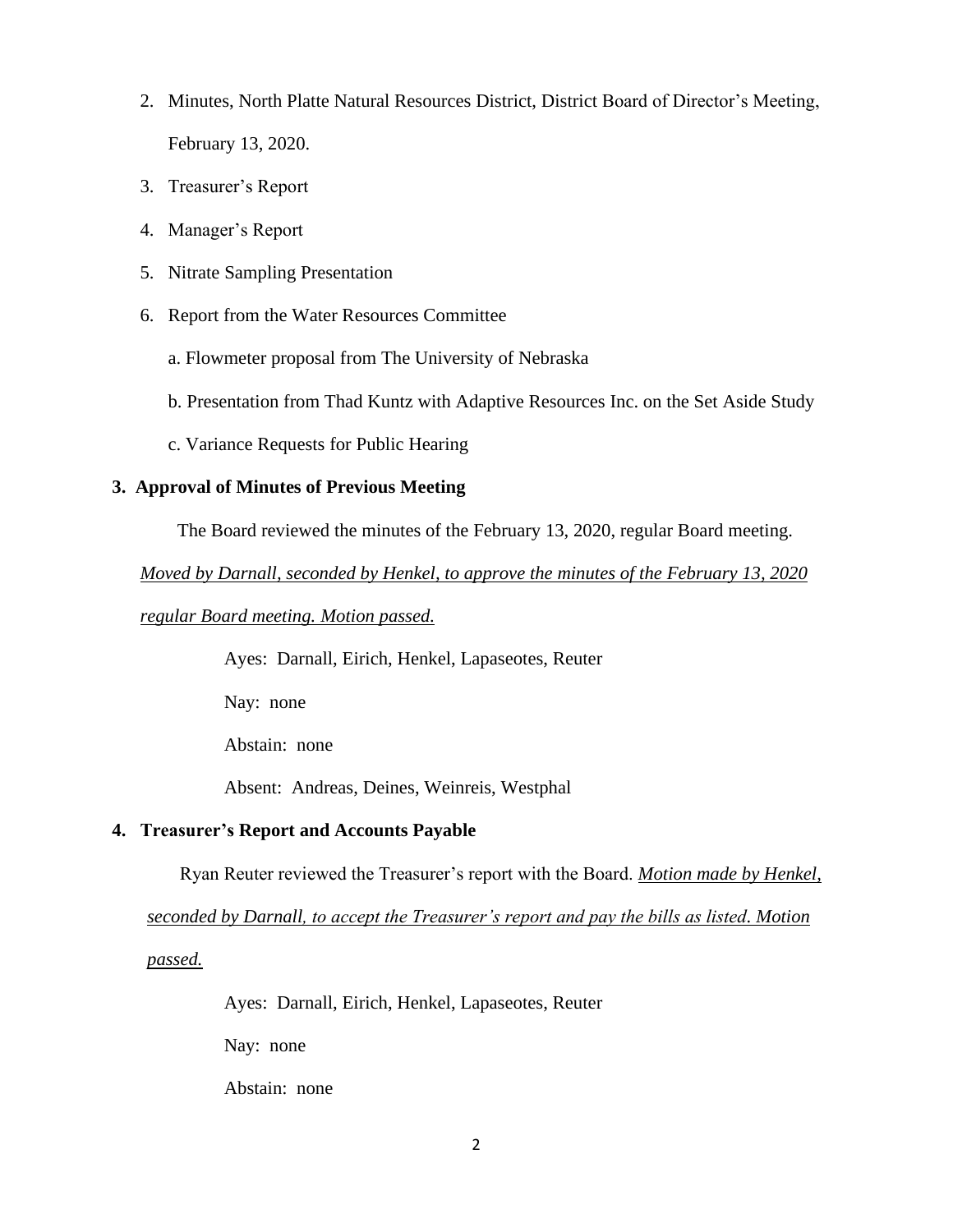Absent: Andreas, Deines, Weinreis, Westphal

#### **5. Comments from the Public**

None

### **6. Manager's Report**

General Manager John Berge highlighted his report as follows:

Outreach:

\*Water or Ag Poll – The Water for Ag group, funded by the University of Nebraska and Penn State University recently conducted a survey of landowners and municipal residents of the NRD on a variety of issues related to water quality and water quantity. Copies of the survey results are attached to this report for your review. I believe that these might be of particular interest to you.

Board members may read all other items of interest in the written report.

#### **7. Nitrate Sampling Presentation and Discussion**

Carolyn Hudson presented information on nutrient management. She discussed the 12 statutory purposes for our existence and that nitrogen management is one of them. She also reviewed the keys to Nitrogen Management i.e. – use of fertilizers, soil sampling, sprinkler packages, etc. NPNRD monitors over 800 wells in the district and the wells are spread out over 3 million plus acres. Sampling begins about mid-March and samples are taken through October. Carolyn showed a map of the location of all the monitoring wells throughout the district. She also presented the map from the 1993 Ground Water Management Plan and mentioned the studies that have been done in the NPNRD, for both water quality and quantity. Maps were shown with nitrate levels in 1993 vs 2015 – 2019 and maps indicating nitrate highs from 2009 – 2019. Nitrate management recommendations are made to the Board from the information collected.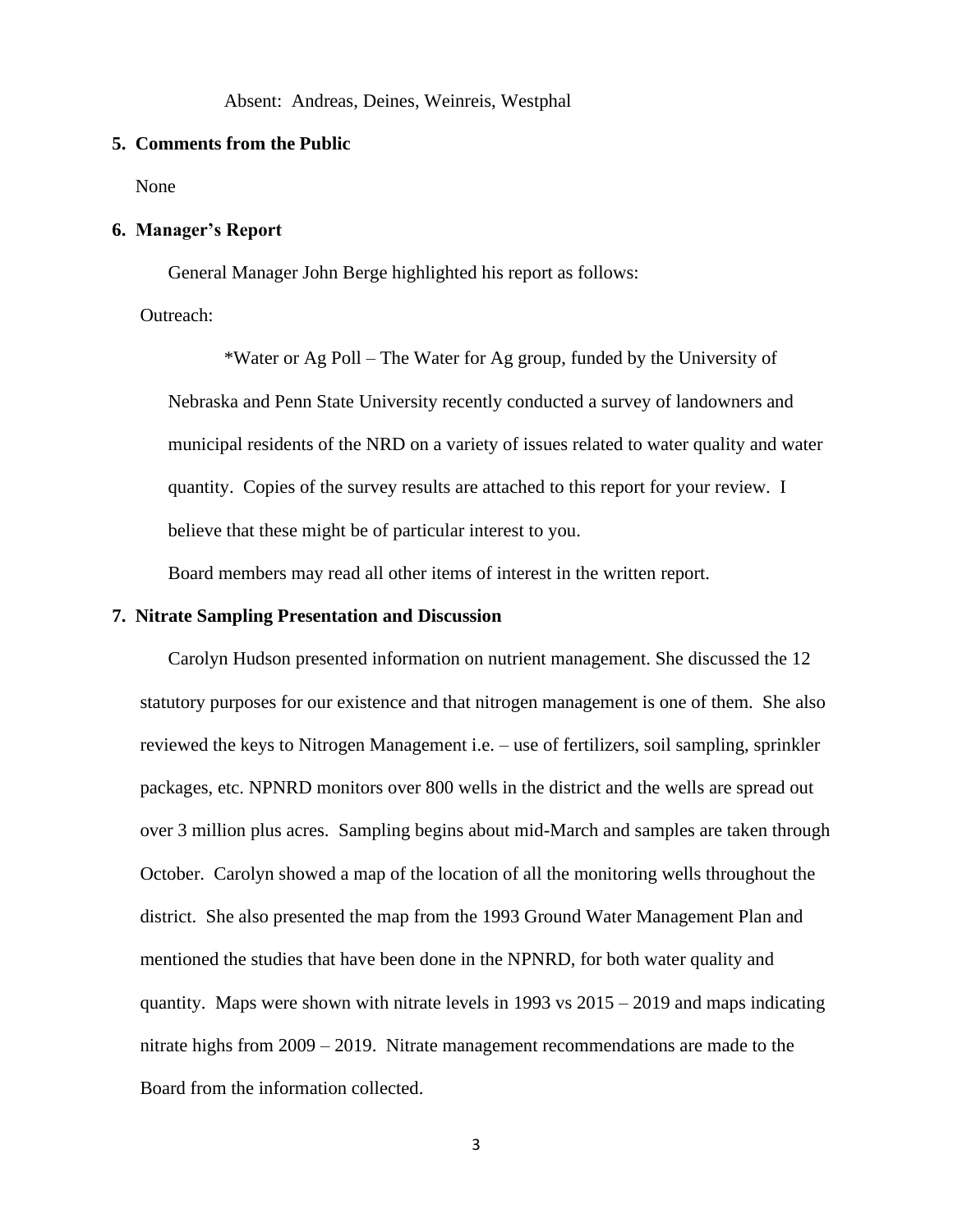### **8. Report from the Water Resources Committee**

**a.** Consideration of Flowmeter Proposal from the University of Nebraska-Lincoln

 Xin Qiao, Irrigation, Water Management Specialist, Extension Specialist, from UNL, discussed the tower system that they are beginning to develop. It will read multiple flowmeters with one tower. AT&T will have a fee for the cellular service. No money is being requested at this time to continue the project. Currently, NPNRD pays a fee for reading the flow meter from each telemetry unit. This is an exploratory project and UNL would like Board approval to determine NPNRD's interest in continuing the research. UNL will determine if it's a feasible project by June.

*Motion made by Darnall, seconded by Lapaseotes, to approved NPNRD's interest in the UNL research for alternate remote flow meter reading. Motion passed.*

Ayes: Darnall, Eirich, Henkel, Lapaseotes, Reuter

Nay: none

Abstain: none

Absent: Andreas, Deines, Weinreis, Westphal

**b.** Presentation from Thad Kuntz with Adaptive Resources, Inc. on the Set Aside Study Berge explained the procedure that has been developed to model the difference in the 6.75% set aside and the new 9.75% set aside that is being recommended for all exemptions from the allocation. Thad Kuntz from ARI went over the analysis and the memo he provided. He questioned if the  $1/15<sup>th</sup>$  (6.75%) calculation was enough to offset the flood irrigation. He went over the variance applications and completed an analysis on what set aside acres would offset the amount of water that's being pumped. His conclusion was that the  $1/15<sup>th</sup> (6.7%)$  set aside was inadequate to meet the goals for the exempt acres. A 9.75% set aside would be adequate to meet those goals.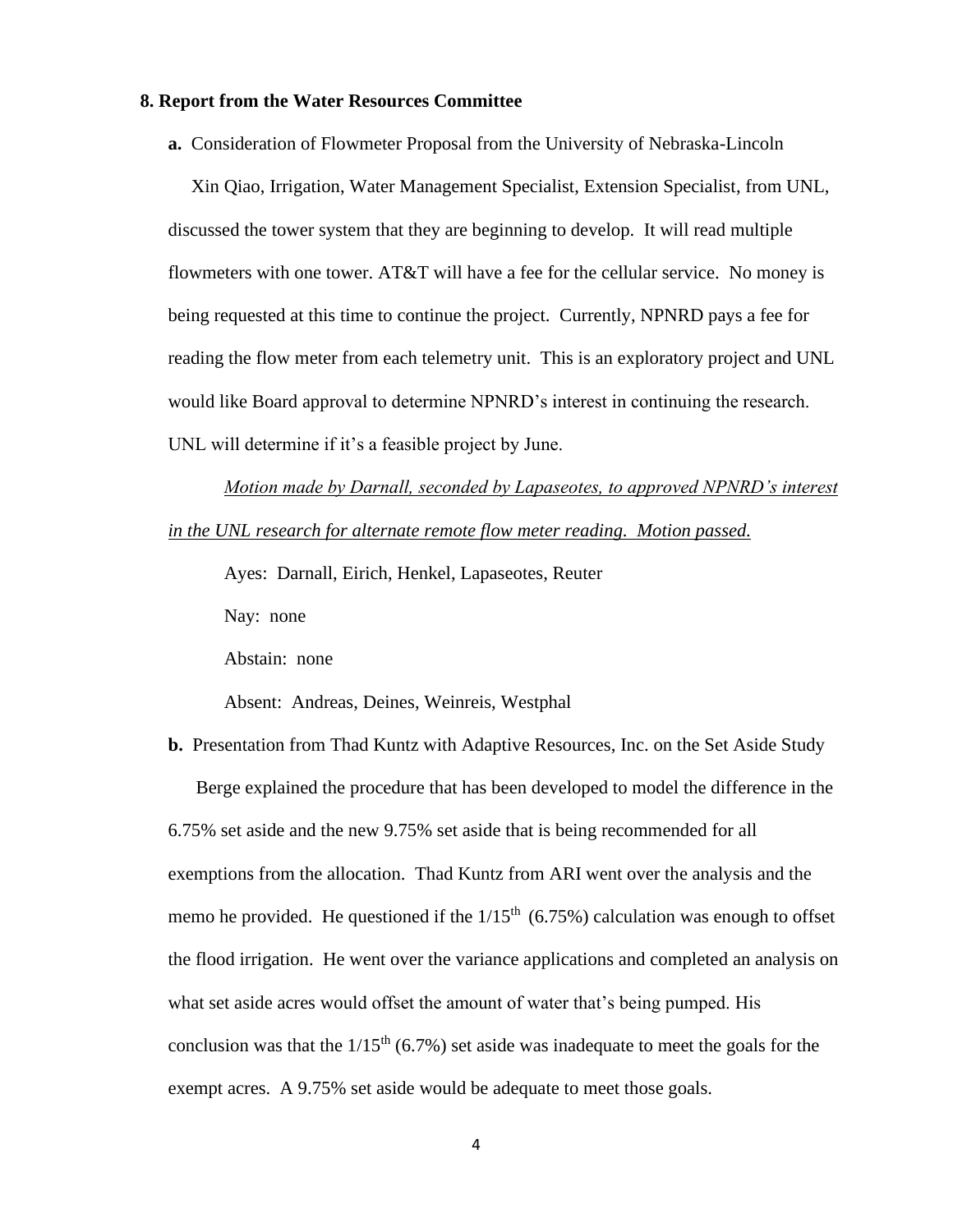- c. Public Hearings on Requests for Variance from the Allocations Chapter of the Variance hearings were held on the following applications:
	- a. Chinook Farms, Inc. VAR-2020-01
	- b. Louis E. Kleager VAR-2020-02
	- c. Gerrod Toepfer VAR-2020-03
	- d. Gary W. Wiedeman VAR-2020-04
	- e. Susan Reese Miller Revocable Trust VAR-2020-05
	- f. Gail D. Newman Trust VAR-2020-06
	- g. Robert Cameron and Jessica J. Carlson VAR-2020-07
	- h. Robert Cameron and Jessica J. Carlson VAR-2020-08
	- i. Robert Cameron and Jessica J. Carlson VAR-2020-09
	- j. Two Bar Land & Cattle, Inc. VAR-2020-10
	- k. Pieper Farms, LLC VAR-2020-11

 After each hearing the following motion was made by Reuter*: I hereby move that the application be approved with the following conditions: That the applicant set aside 9.75 percent of the historically irrigated acreage for the duration of the current allocation period expiring in 2024 and the applicant may apply to combine set aside acres.*

All motions were seconded by Henkel.

The motions were approved for each separate hearing on a roll call vote:

Eirich – yes

Henkel – yes

Lapaseotes – yes

 $R$ euter – yes